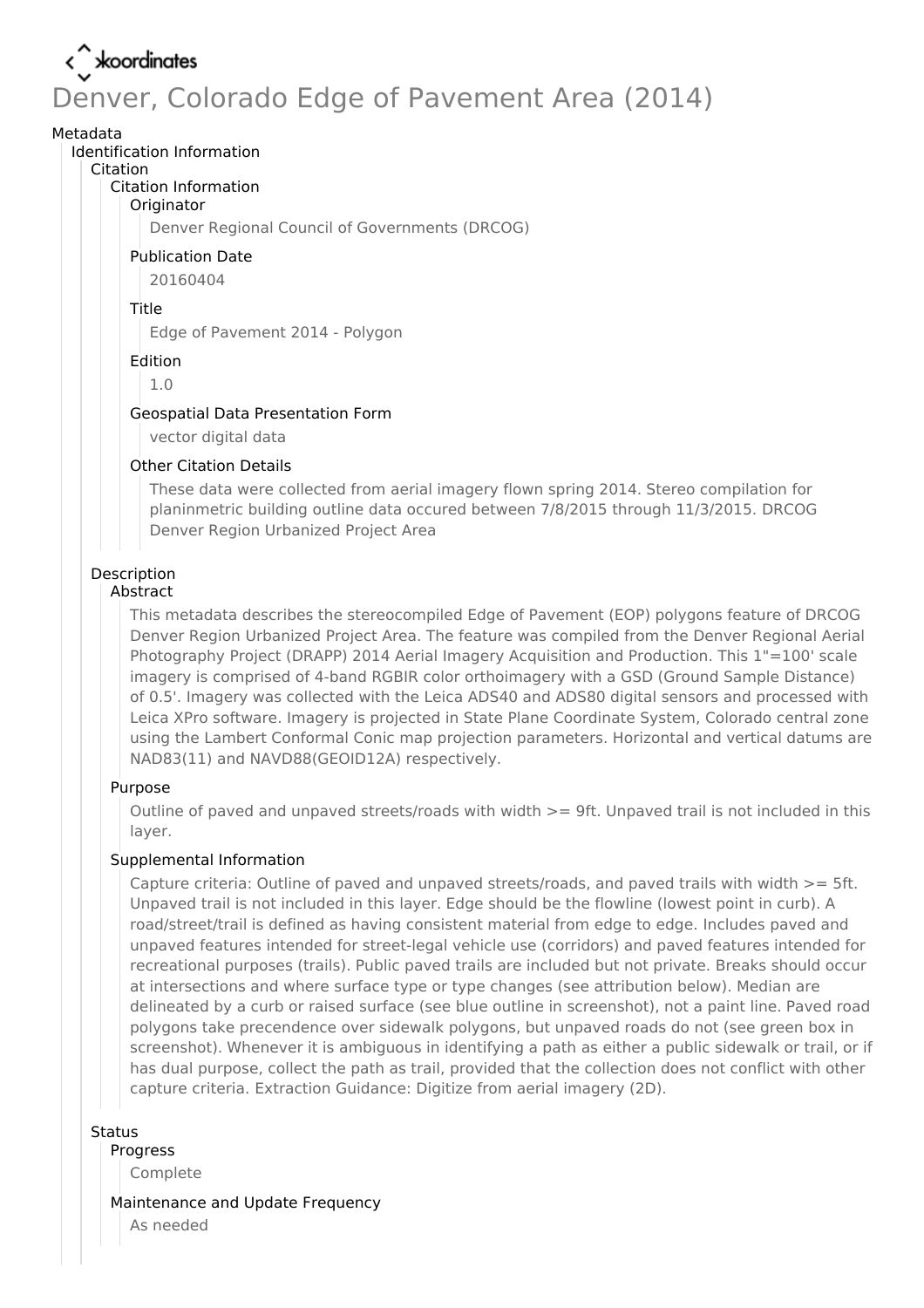# Spatial Domain

Bounding Coordinates West Bounding Coordinate

-105.126076

### East Bounding Coordinate

-104.595064

### North Bounding Coordinate

39.917763

### South Bounding Coordinate

39.552073

### Keywords

Theme

Theme Keyword Thesaurus none

## Theme Keyword

planimetric

### Theme

Theme Keyword Thesaurus ISO 19115 Topic Categories

### Theme Keyword

transportation

### Place

# Place Keyword Thesaurus

None

### Place Keyword Denver

# Place Keyword

Adams-County

## Place Keyword

Arapahoe-County

### Place Keyword

Denver-County

### Place Keyword

Jefferson-County

# Place Keyword

Colorado

Place Keyword USA

### Access Constraints

None

### Use Constraints

This data is intended for informational purposes only. DRCOG provides this information on an "as is" basis and makes no guarantee, representation or warranty, either express or implied, that the data will be error free. DRCOG further makes no guarantees, representations or warranties, either express or implied, as to the completeness, accuracy or correctness of the data, or as to merchantability or fitness of the data for a particular use or purpose. DRCOG is not responsible to any user for any costs, expenses, liabilities or damages arising from inconsistencies in its data or from any use of the information. ACCESS CONSTRAINTS: None. USE CONSTRAINTS: The City and County of Denver is not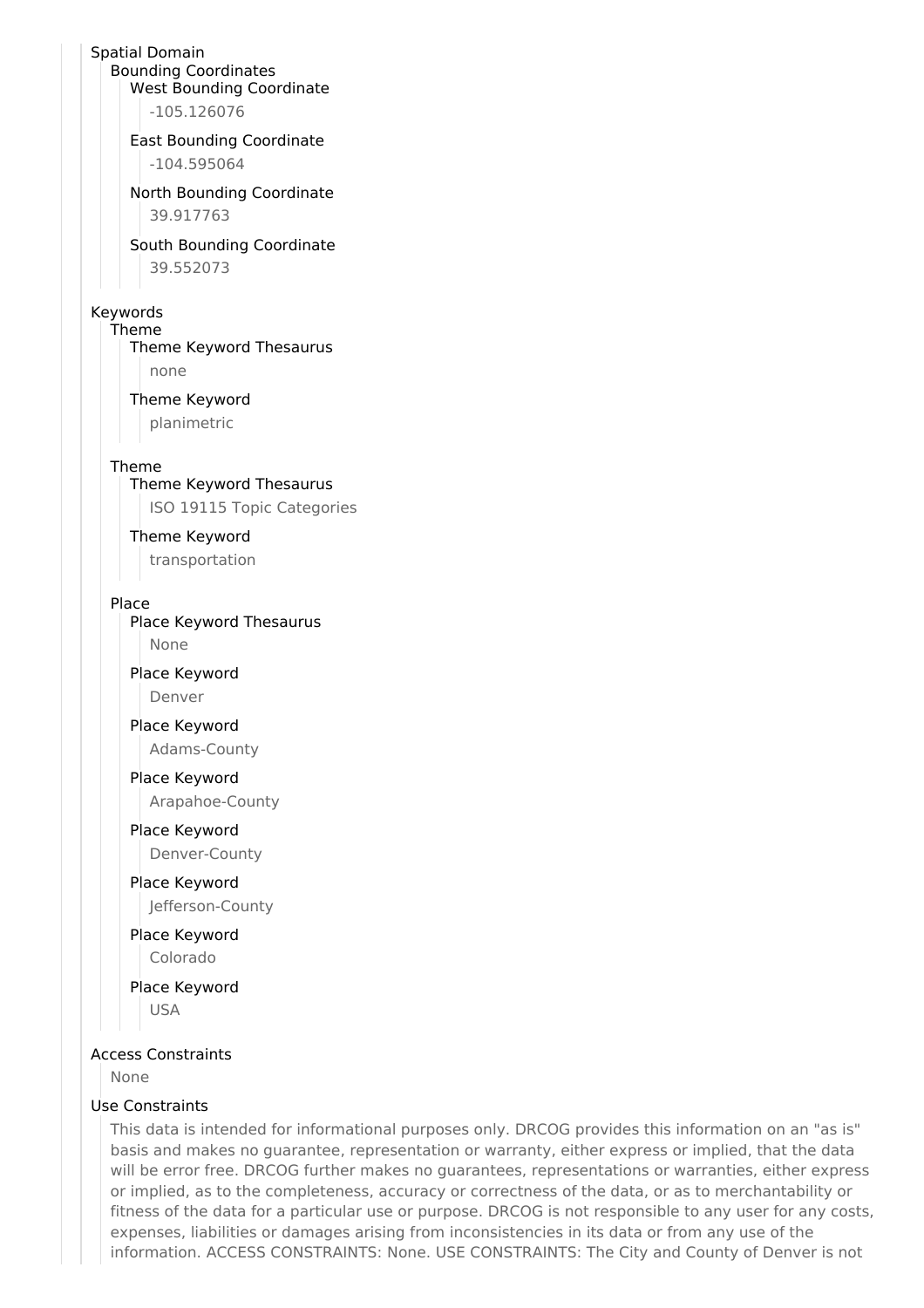responsible and shall not be liable to the user for damages of any kind arising out of the use of data or information provided by the City and County of Denver, including the installation of the data or information, its use, or the results obtained from its use. ANY DATA OR INFORMATION PROVIDED BY THE City and County of Denver IS PROVIDED "AS IS" WITHOUT WARRANTY OF ANY KIND, EITHER EXPRESSED OR IMPLIED, INCLUDING, BUT NOT LIMITED TO, THE IMPLIED WARRANTIES OF MERCHANTABILITY AND FITNESS FOR A PARTICULAR PURPOSE. Data or information provided by the City and County of Denver shall be used and relied upon only at the user's sole risk, and the user agrees to indemnify and hold harmless the City and County of Denver, its officials, officers and employees from any liability arising out of the use of the data/information provided. NOT FOR ENGINEERING PURPOSES

### Data Set Credit

This project was funded, in part, by the FHWA and/or FTA, DRCOG, RTD, Denver Water, Arvada, Aurora, Bennett, Centennial, Commerce City, Denver, Englewood, Frederick, Glendale, Golden, Greenwood Village, Lafayette, Lone Tree, Lakewood, Louisville, Thornton, Wheat Ridge, and Northglenn.

### Security Information

### Security Classification System

AVAILABLE

### Security Classification

Unclassified

### Security Handling Description

Available to the public and accessible through Denver's Open Data Catalog http://data.denvergov.org

### Native Data Set Environment

Microsoft Windows Server 2008 R2 Version 6.1 (Build 7601) Service Pack 1; ESRI ArcGIS 10.0.5.4400

## Data Quality Information

#### Attribute Accuracy Attribute Accuracy Report

There are no Attributes in this data set.

## Logical Consistency Report

Compliance with the collection and accuracy standard was ensured by the placement of GPS ground control prior to the acquisition of aerial imagery. A softcopy aerotriangulation adjustment is performed on the aerial imagery is Leica XPro software. Accuracy of the stereo compiled features is a function of the aerotriangulation accuracy as summarized by the X, Y, Z RMSE statistics of the ground control points.

### Completeness Report

Completeness is ensured in the final vector editing process by comparison to the 2014 digital orthoimages as a backdrop to the edge of pavement vector features.

## Spatial Data Organization Information

Direct Spatial Reference Method

Vector

### Point and Vector Object Information SDTS Terms Description SDTS Point and Vector Object Type

GT-polygon composed of chains

## Point and Vector Object Count

6134

### Spatial Reference Information Horizontal Coordinate System Definition

**Geographic**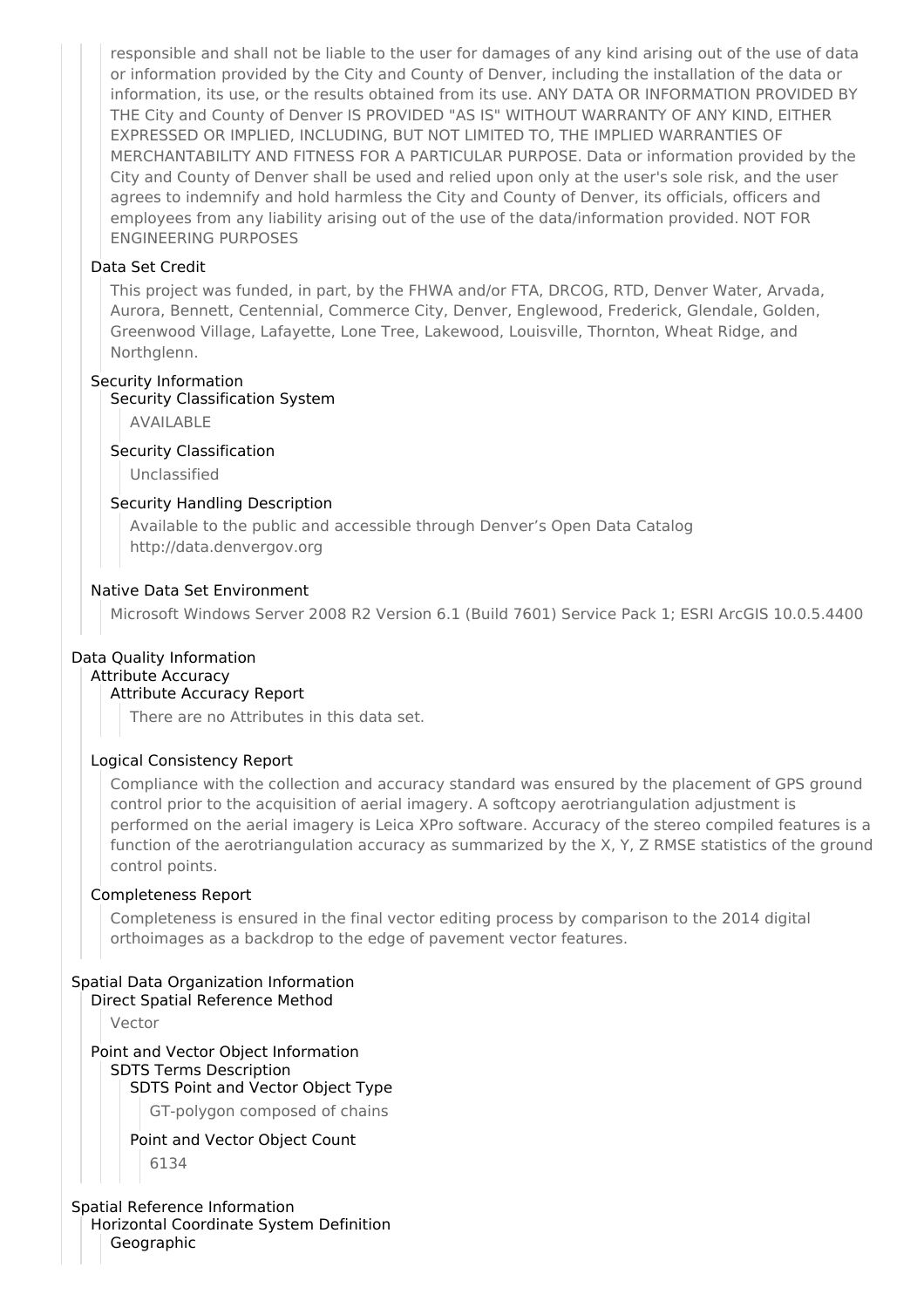Latitude Resolution

8.9831528411952133e-009

### Longitude Resolution

8.9831528411952133e-009

# Geographic Coordinate Units

Decimal Degrees

# Geodetic Model

Horizontal Datum Name D WGS 1984

### Ellipsoid Name WGS 1984

# Semi-major Axis

6378137.0

# Denominator of Flattening Ratio

298.257223563

## Entity and Attribute Information

Detailed Description

#### Entity Type Entity Type Label

edge of pavement area 2014

## Entity Type Definition

Outline of paved and unpaved streets/roads with width >= 9ft. Unpaved trail is not included in this layer

# Entity Type Definition Source

DRGOG

### Attribute Attribute Label

OBJECTID

# Attribute Definition

Internal feature number.

## Attribute Definition Source

Esri

#### Attribute Domain Values Unrepresentable Domain

Sequential unique whole numbers that are automatically generated.

## Attribute

# Attribute Label

SHAPE

### Attribute Definition

Feature geometry.

## Attribute Definition Source

Esri

# Attribute Domain Values Unrepresentable Domain

Coordinates defining the features.

### Attribute Attribute Label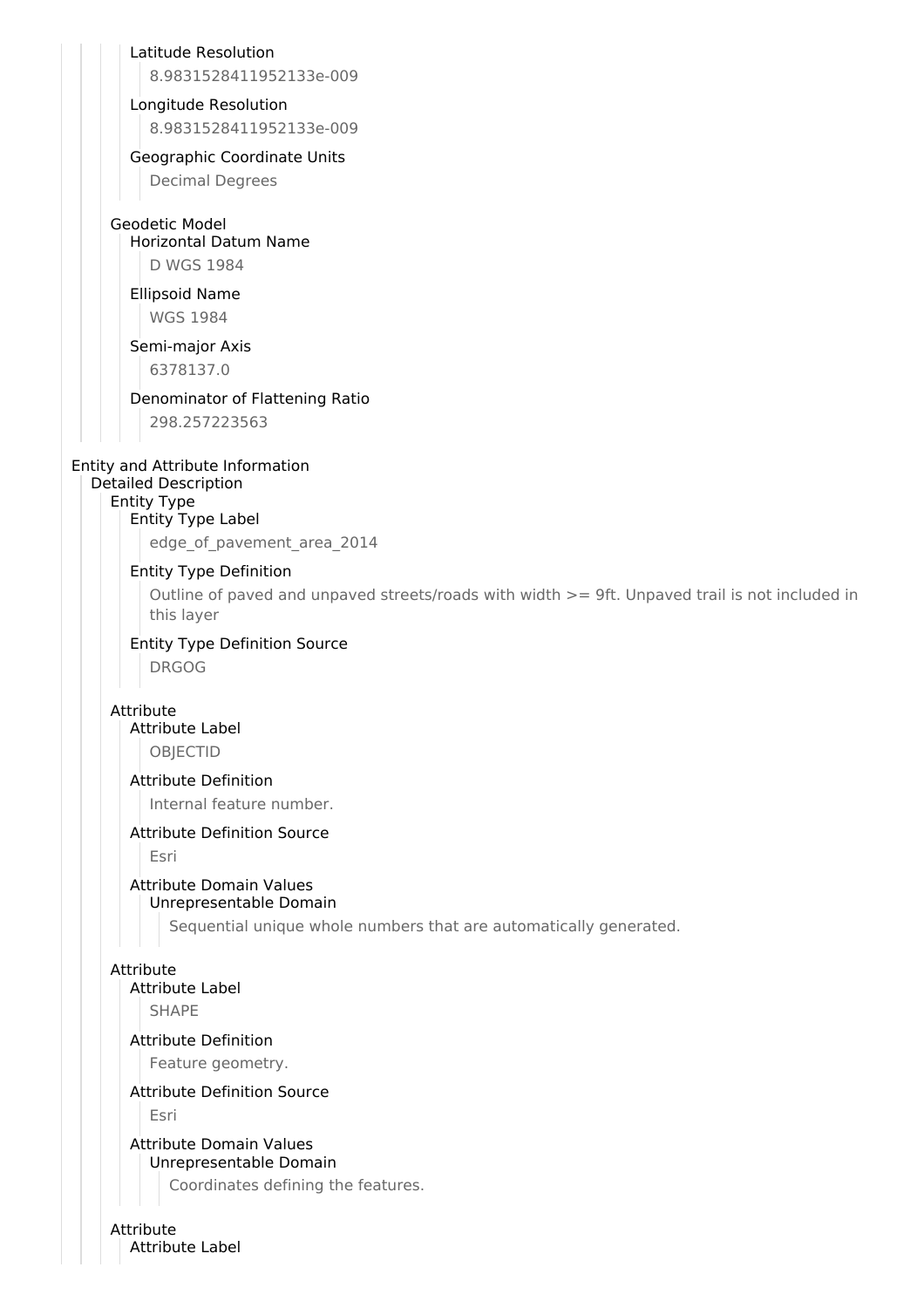### Type

### Attribute Definition

The type of paved or unpaved feature that is delineated.

### Attribute Definition Source

DRCOG

#### Attribute Domain Values Enumerated Domain Enumerated Domain Value

"Corridor" or "median".

### Enumerated Domain Value Definition

Type of surface

# Enumerated Domain Value Definition Source

DRCOG

## Attribute

Attribute Label

Comments

### Attribute Definition

Text that explains anything a user needs to know to interpret how or why the feature was delineated, if not obvious according to the capture criteria.

### Attribute Definition Source

DRGOG

# Attribute Domain Values

### Unrepresentable Domain

Median is any section within a corridor that you can't drive on,. Medians can contain any ground cover (grass. Concrete, gravel, plantings, etc). Medians includes traffic islands. Islands in cul-de-sacs should be captured.

### Attribute

### Attribute Label

CreateUser

## Attribute Definition

Vendor name

# Attribute Definition Source

DRCOG

### Attribute Domain Values

# Enumerated Domain

Enumerated Domain Value

Kucera International, Inc.

### Enumerated Domain Value Definition

Name of vendor creating the entity feature

# Enumerated Domain Value Definition Source

DRCOG

Attribute

## Attribute Label

Surface

### Attribute Definition

The surface type of the corridor

## Attribute Definition Source

DRCOG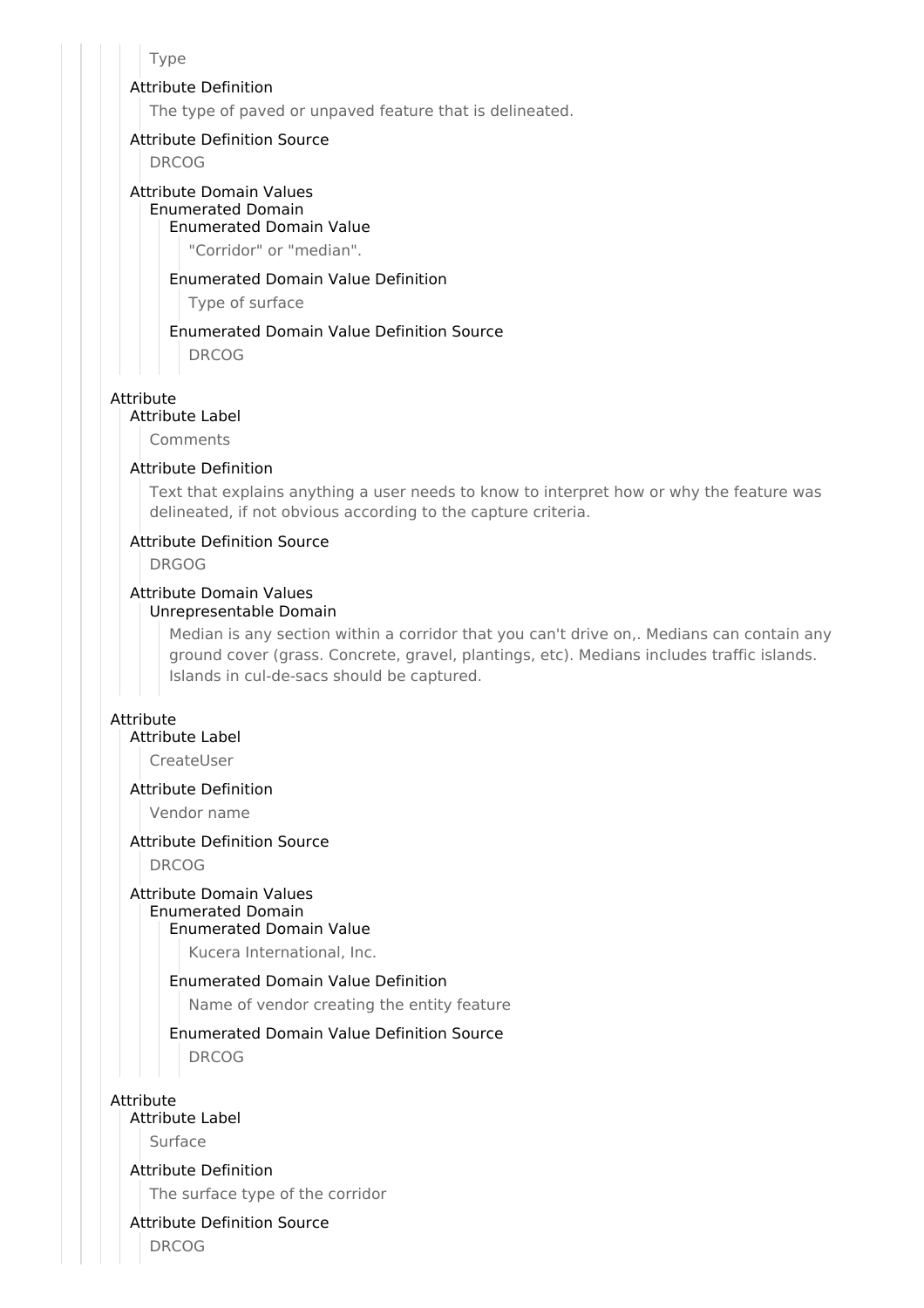### Attribute Domain Values Enumerated Domain Enumerated Domain Value

"Paved" or "unpaved"

Enumerated Domain Value Definition

Unique ID assigned to individual roofprints

# Enumerated Domain Value Definition Source

DRCOG

## Attribute

Attribute Label

CreateDate

## Attribute Definition

Date attribute is created.

### Attribute Definition Source

DRCOG

#### Attribute Domain Values Enumerated Domain Enumerated Domain Value

mm/dd/yyyy

## Enumerated Domain Value Definition

Month, day and year the feature entity is created

# Enumerated Domain Value Definition Source

DRCOG

### Attribute

# Attribute Label

SHAPE\_Length

### Attribute Definition

Length of feature in internal units.

## Attribute Definition Source

ESRI

### Attribute Domain Values Unrepresentable Domain

Positive real numbers that are automatically generated.

## Attribute

### Attribute Label

SHAPE Area

## Attribute Definition

Area of feature in internal units squared.

### Attribute Definition Source

ESRI

### Attribute Domain Values Unrepresentable Domain

Positive real numbers that are automatically generated.

## Distribution Information

Distributor Contact Information Contact Organization Primary Contact Organization